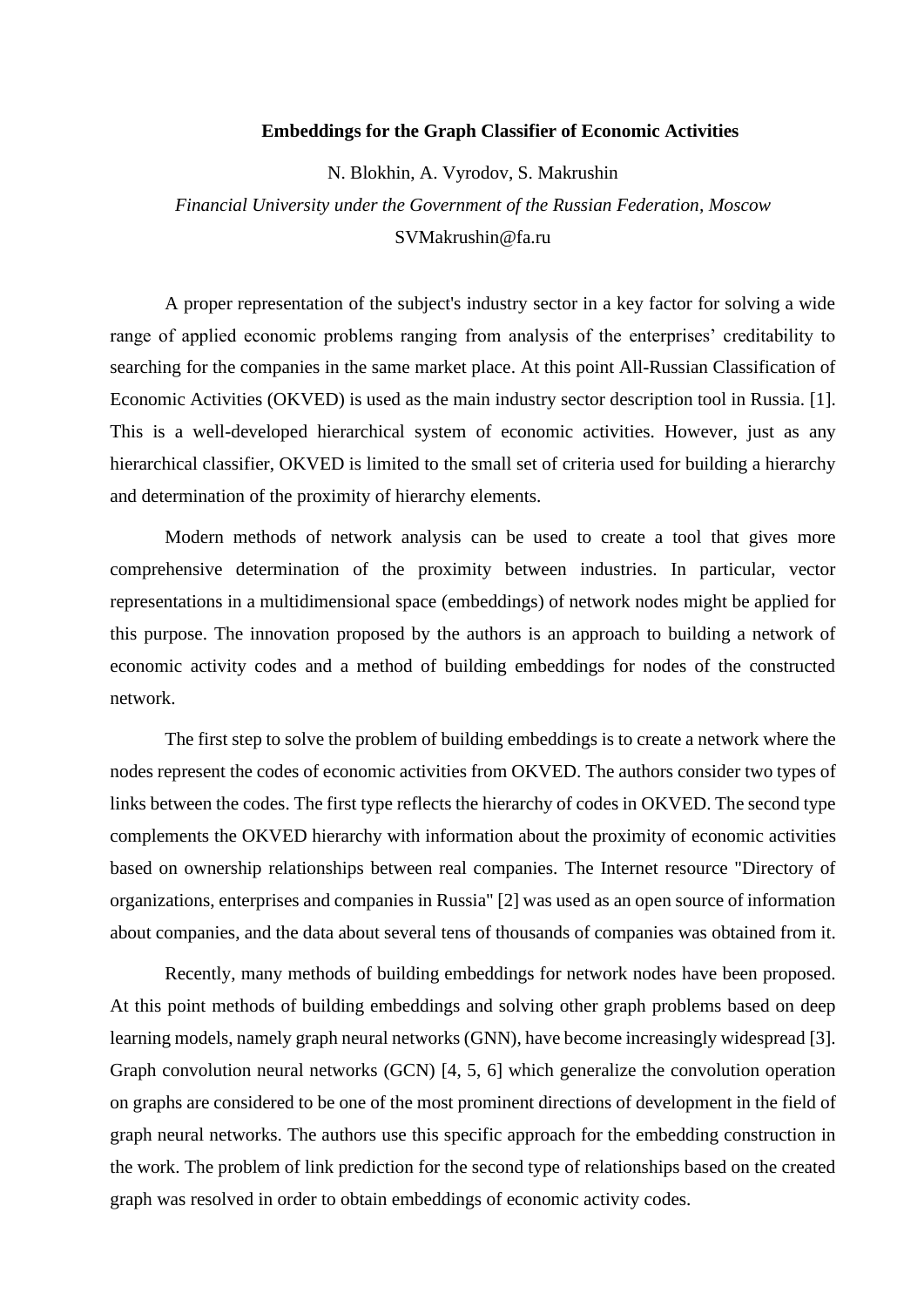These obtained embeddings contain information both about the relationships between the codes provided by OKVED and the proximity of codes, taking into account the links between real companies that are representatives of industries. Visualization of the trained embeddings is shown in Fig. 1. In Fig. 1 and Fig. 2, one can see that codes of similar economic activities are located close to each other in the embedding space despite the fact that some of them are not neighbors in OKVED.

The embeddings obtained in the work can be used in machine learning models both directly as features describing the company's industry sector, and for determination the industry proximity between enterprises.

## **References**

- 1. All-Russian Classification of Economic Activities " (approved By order of Rosstandart dated от 31 January 2014 N 14) (editon 12 August 2021)
- 2. Directory of organizations, enterprises and companies in Russia List-Org , accessed 23 November 2021, < https://www.list-org.com >
- 3. J. Zhou, G. Cui et al. Graph neural networks: A review of methods and applications. arXiv preprint arXiv:1812.08434, 2018.
- 4. T. Kipf, M. Welling. Semi-supervised classification with graph convolutional networks. International Conference on Learning Representations (ICLR), 2017.
- 5. M. Schlichtkrull, T. Kipf, P. Bloem, R. van den Berg, I. Titov, M. Welling. Modeling relational data with graph convolutional network. ESWC. Springer, 2018, pp. 593–607.
- 6. W. Hamilton, Z. Ying, J. Leskovec. Inductive representation learning on large graphs. In Proc. of NIPS, 2017, pp. 1024–1034.